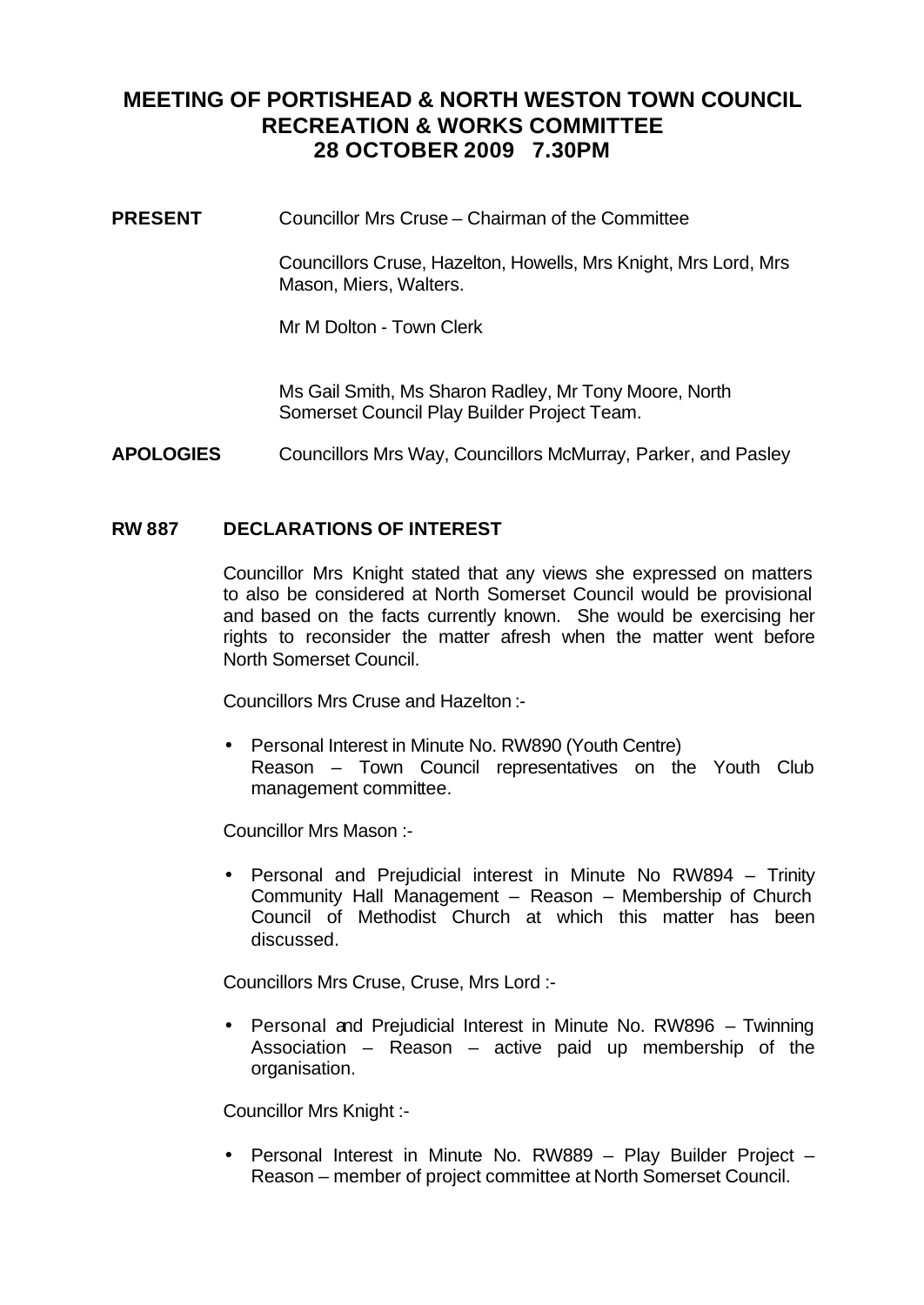# **RW 888 PUBLIC PARTICIPATION**

There were no members of the public or press present.

## **RW 889 PLAYBUILDER PROJECT - UPDATE**

Ms Gail Smith from the North Somerset Play Builder Project Team then addressed the meeting.

Ms Smith summarised the project stating that it is over a two year period, April 2009 to April 2011, with central government funding of some £1 Million. There are eleven play areas being developed in the first year, one of which is the Merlin Park Play Area owned and operated by North Somerset Council. The Lake Grounds Play Area is within the year two funding (commencing April 2010) and this would be the subject of further discussion and consideration with members of this Council in the New Year.

The project is embarking on considerable and extensive community consultation in an effort to establish community ownership of the areas.

Pictures and plans of the type of equipment that will be installed at Merlin Park were then shown to members. Mr Moore then provided further detail of the equipment and materials to be utilised.

Members then discussed the proposed provision and asked questions of the project team. In response the team agreed to give consideration to renovating the current goalposts, provision of a stepped area from the bank towards the skateboard facility, and the need for long term tree planting in the area. It was confirmed that the North Somerset Council would remain the owners of the area and equipment, and that their maintenance costs would be low due to the nature of the materials being used.

Due to the very tight time frame involved (equipment must be installed and available for use by 31 March 2010), members agreed that any further updates and consultations would be directly to the Ward Councillors.

#### RECOMMENDED that

Portishead and North Weston Town Council note that the North Somerset Council Play Builder Project propose to upgrade the Merlin Park Play Area owned by that Council with further new equipment, and welcome further consultation and updates with the Ward Councillors of this Council.

# **RW 890 YOUTH CENTRE**

Due to the personal interest declared by Councillor Mrs Cruse for this item, the Chairmanship of the meeting for the item was passed to Councillor Walters.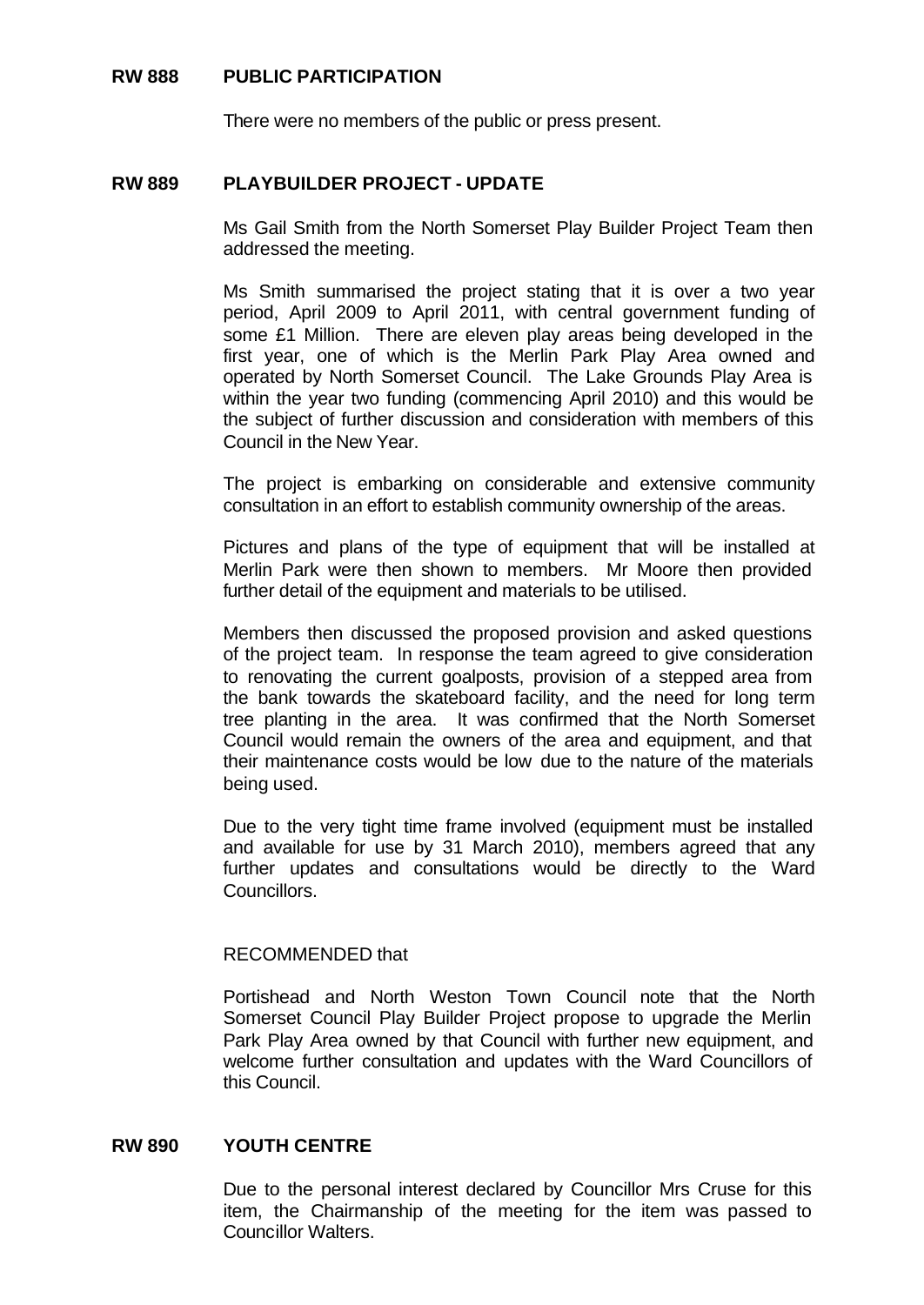Councillor Mrs Cruse summarised the content of a meeting that had taken place the previous evening between representatives from North Somerset Council and the Youth Centre Management Committee.

- A further meeting is scheduled for the  $4<sup>th</sup>$  November 2009 at which attendees will include representatives from North Somerset Council, the Youth Centre Management Committee, and the developers chosen to conduct the redevelopment work. That meeting will focus on the nature and extent of the redevelopment, the central heating system, and the proposed kitchen refurbishment using a YANSEC grant.
- North Somerset Council have indicated that the current lease (expiring June 2010) is to be extended to cover the redevelopment project, but North Somerset wish to find a conclusion to the responsibility for the premises after that. North Somerset Council will have a commitment to provide youth services (staff etc) in Portishead for the medium term which was said to be a minimum of three years.
- A tripartite meeting will be organised for a future date, the attendees being representatives from this Town Council, North Somerset Council, and the Youth Centre management committee. A pre meeting will be called by Mr Phil Hall of North Somerset Council for agenda setting and knowledge sharing prior to the formal full meeting. It is anticipated that the pre meeting will include the Clerk of this Council, Councillor Mrs Cruse, Mr Phil Hall, and Bishop Roger Sainsbury.

Members discussed the matters reported by Councillor Mrs Cruse, and agreed it be :-

RECOMMENDED that.

Portishead and North Weston Town Council note the update and expect that the Clerk as an officer from this Council will be invited to attend a future meeting between North Somerset Council, other members of this Council, and the Youth Centre management committee. The members await further updates to the Recreation and Works Committee.

# **RW 891 HEAVENS FIELD PLAY AREA – ALTERNATIVE ACCESS**

Members received the report of the Clerk in which he had recommended to members that consideration be given to ceasing the current legal activity and possible proceedings relating to a right of way being established over private land to access the play area, and undertaking work to provide such access across land owned by this Council.

A short discussion followed in which members expressed agreement with the recommendation as written, but wished to ensure that the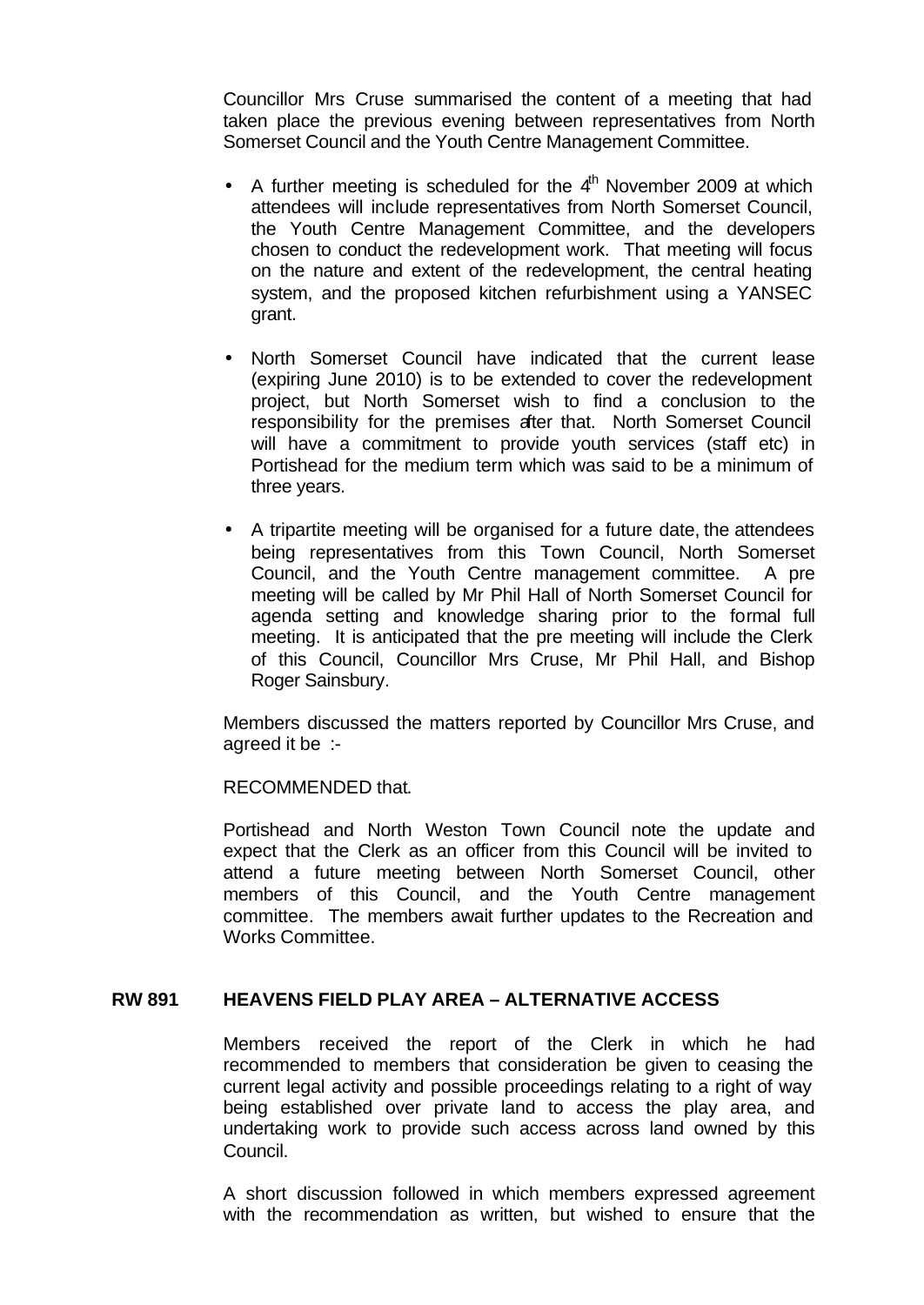funds available could be sufficient to meet any costs of any required planning application and permission.

#### RECOMMENDED that

The Portishead and North Weston Town Council instruct the Clerk to cease the current legal work being conducted on the existing access to the Heavens Field Play Area, and arrange provision of an alternative access across land owned by this Council to a maximum spend of £3,000.00p, the funds to include the acquisition of planning authority permission if required.

# **RW 892 AVON LOCAL COUNCILS ASSOCIATION (A.L.C.A.) - SUBSCRIPTIONS**

Members received the report of the Clerk which detailed the subscriptions that would be due to A.L.C.A. for the coming year which amounted to a 53% increase, and asked members to decide whether this Council should remain members of that body.

In discussion members agreed that whilst there had been some usage of the benefits of membership, continued membership at the new subscription rates were no longer considered cost effective and value for money use of resources.

#### RECOMMENDED that

The Portishead and North Weston Town Council do not renew membership to the Avon Local Councils Association.

#### **RW893 PROVISION OF SIGN – PORTISHEAD IN BLOOM**

Members received a written proposal from Councillor Mrs Knight that a sign be provided along Wyndham Way Portishead in partnership with North Somerset Council, on a matched funding basis, to celebrate and display the achievements of Portishead In Bloom during 2009.

Following discussion by members who considered matters such as planning consent and not having an additional sign to the one already there, it was :-

#### RECOMMENDED that

The Portishead and North Weston Town Council, in partnership and joint funding with North Somerset Council, provide a sign, or update the existing sign as necessary, at the entry to Portishead along Wyndham Way to celebrate and display the achievements of the Portishead In Bloom committee and volunteers during 2009. The Clerk being authorized to arrange this provision and spend to a limit of £250 without further referral to members.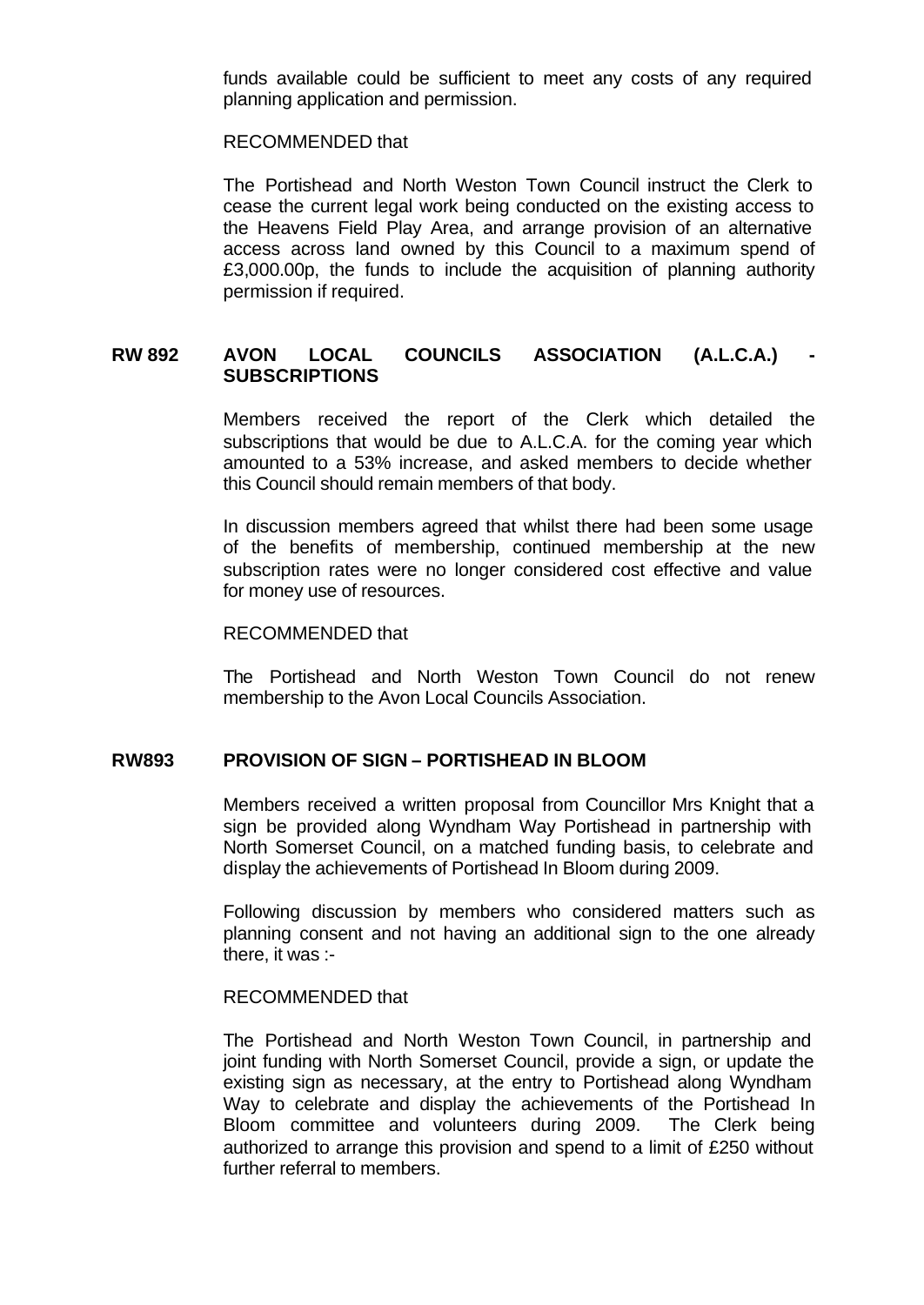### **RW894 TRINITY COMMUNITY HALL – FUTURE MANAGEMENT – UPDATE**

*(Councillor Mrs Mason left the meeting for this item only due to her declared personal and prejudicial interest)*

The Clerk updated members present on the current situation in relation to the future long term management of the Trinity Community Hall.

Having taken the legal advice authorised at the last meeting of the full Town Council, there was now reassurance that the actions taken were correct and the Council can now discuss all options with the potential landlords.

#### RECOMMENDED that

Members note the report of the Clerk, and await further updates to the Recreation and Works Committee as appropriate.

#### **RW895 SEVERN ESTUARY PARTNERSHIP – MEMBERSHIP**

Members received the report of the Clerk. Following the personal visit in July 2009 to this committee by the manager of the Severn Estuary Partnership, the Clerk was tasked to obtain details of membership costs / benefits.

The report detailed these, and members agreed that the small cost of membership (£40.00p) should be trialled for one year, for an assessment to then be made in relation to continued membership.

#### RECOMMENDED that

The Portishead and North Weston Town Council join the Severn Estuary Partnership for a one year period, to be reviewed at the end of that year

# **RW896 TWINNING ASSOCIATION – 20TH ANNIVERSARY**

*(Councillors Mrs Cruse, Cruse, and Mrs Lord left the meeting at this point due to their declared personal and prejudicial interest in this item)*

Due to the absence of the Committee Chairman for this item, the Chairmanship of the meeting was passed to Councillor Walters.

Members received a report from Councillor Mrs Lord, in which she proposed that the Council holds a reception for twinning association visitors from Den Dungen in 2010, which will be the  $20<sup>th</sup>$  anniversary return visit.

A similar event had been hosted by their equivalent of Town Council during the 2009 visit to Den Dungen.

After discussion members agreed to :-